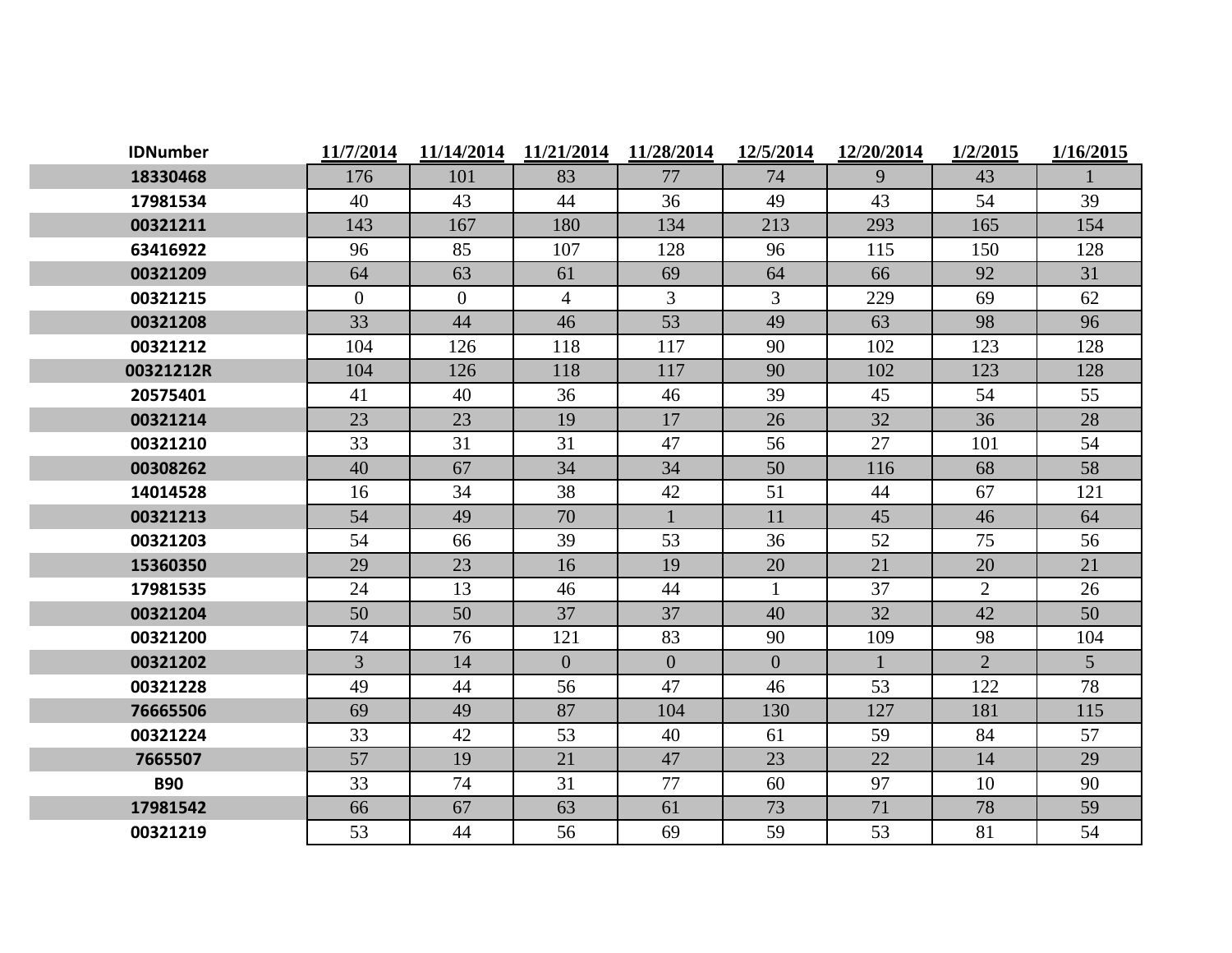| <b>IDNumber</b> | 11/7/2014      | 11/14/2014     | 11/21/2014     | 11/28/2014     | 12/5/2014      | 12/20/2014     | 1/2/2015       | 1/16/2015    |
|-----------------|----------------|----------------|----------------|----------------|----------------|----------------|----------------|--------------|
| 00321217        | 24             | 41             | 23             | 30             | 34             | 39             | 52             | 50           |
| 00321207        | 269            | 81             | 107            | 90             | 91             | 114            | 331            | 157          |
| 00321206        | 46             | 33             | 54             | 49             | 40             | 35             | 30             | 41           |
| 00321205        | 83             | 70             | 79             | 79             | 94             | 85             | 98             | 113          |
| 15819940        | 121            | 97             | 131            | $\overline{0}$ | 71             | 132            | 125            | 129          |
| 00321218        | 34             | 27             | 34             | 20             | 39             | 43             | 56             | 81           |
| 15819941        | 60             | 69             | 99             | 100            | 74             | 85             | 101            | 139          |
| 14449781        | 44             | 70             | 58             | 64             | 41             | 966            | 76             | 70           |
| 14449781R       | 44             | 70             | 58             | 64             | 41             | 966            | 76             | 70           |
| 15819942        | 163            | 181            | 144            | 176            | 179            | 83             | 178            | 88           |
| 321216          | 111            | 61             | 84             | 83             | 74             | 65             | 89             | 44           |
| 17981541        | 39             | 61             | 49             | 54             | 56             | 96             | 42             | 36           |
| 14449733        | 91             | 100            | 77             | 119            | 84             | 131            | 69             | 73           |
| 58553719        | 70             | 61             | 71             | 76             | 57             | 129            | 112            | 57           |
| 00321201        | 77             | 76             | 99             | 94             | 109            | 91             | 117            | 88           |
| <b>B50</b>      | 63             | 59             | 60             | 53             | 79             | 80             | 92             | 46           |
| 21005458        | 93             | 91             | 70             | 84             | 87             | 80             | 75             | 49           |
| 21005455        | None           | None           | None           | None           | None           | None           | None           | None         |
| 21005454        | $\overline{7}$ | $\overline{4}$ | $\overline{4}$ | 12             | 11             | 123            | 17             | 13           |
| 00321223        | 154            | 133            | 109            | 134            | 151            | 136            | 14             | 78           |
| <b>M80</b>      | 67             | 67             | 94             | 63             | 103            | 37             | 249            | 170          |
|                 |                |                |                |                |                |                |                |              |
| 18330467        | 19             | 27             | 29             | 44             | 33             | 37             | 33             | 41           |
| <b>M00</b>      | 79             | 93             | 81             | 131            | 104            | 109            | 148            | 69           |
| <b>M01</b>      | $\mathbf{1}$   | 10             | 14             | 14             | 11             | 20             | 14             | $\mathbf{1}$ |
| <b>B05</b>      | $\overline{4}$ | $\mathbf{1}$   | $\overline{0}$ | $\overline{2}$ | $\overline{0}$ | $\overline{2}$ | 3              | 62           |
| <b>B05R</b>     | $\overline{4}$ | $\mathbf{1}$   | $\overline{0}$ | $\overline{2}$ | $\overline{0}$ | $\overline{2}$ | $\overline{3}$ | 62           |
| M10             | 49             | 49             | 46             | 60             | 39             | 81             | 109            | 73           |
| 17981539        | 139            | 111            | 101            | 117            | 107            | 111            | 122            | 116          |
| 17981539R       | 139            | 111            | 101            | 117            | 107            | 111            | 122            | 116          |
| <b>B25</b>      | 33             | 47             | 34             | 55             | 43             | 45             | 138            | 73           |